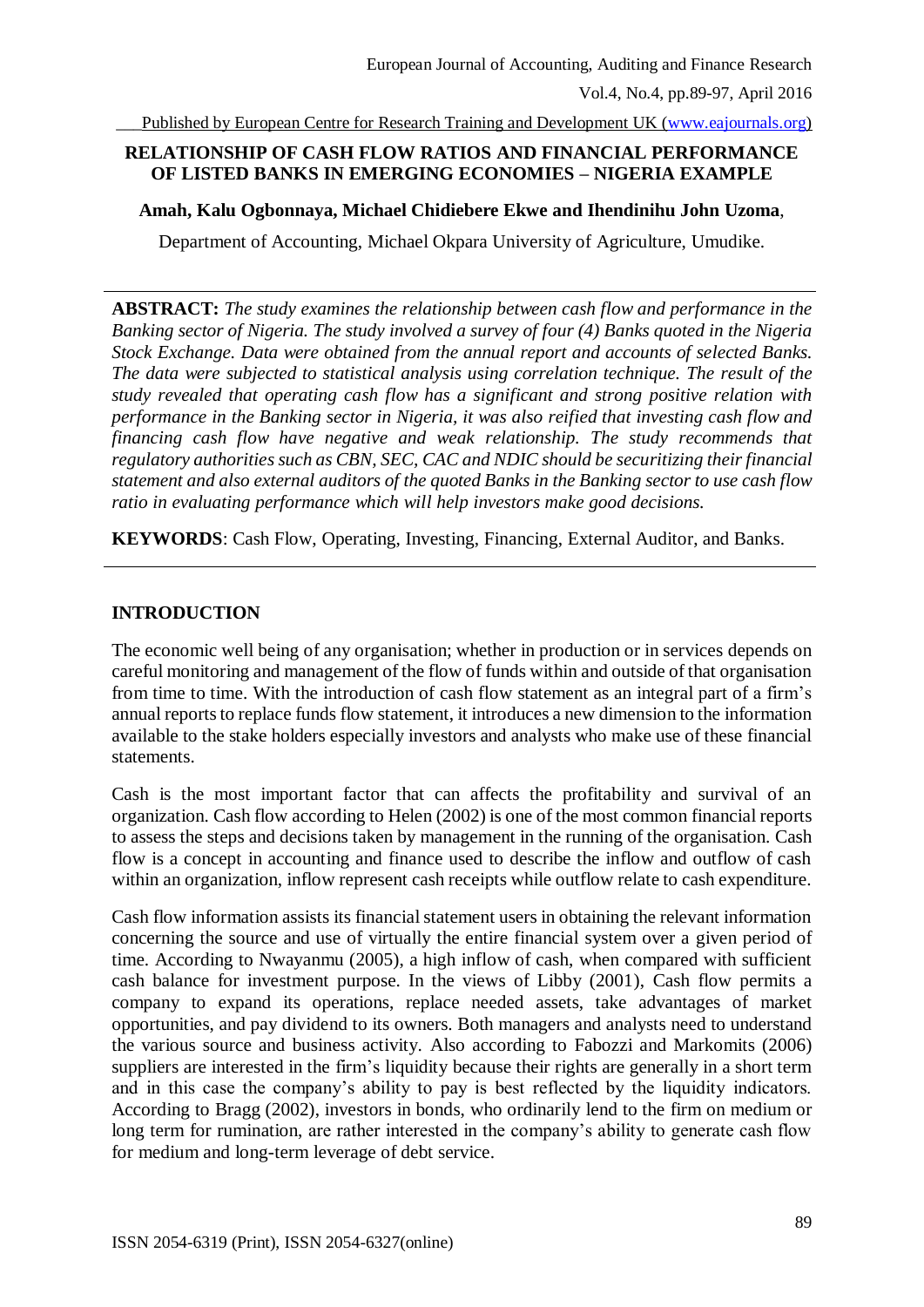Vol.4, No.4, pp.89-97, April 2016

\_\_\_Published by European Centre for Research Training and Development UK [\(www.eajournals.org\)](http://www.eajournals.org/)

This paper analyzes the use of cash flows ratios as a measure of performance in emerging economics by assessing the cash flow ratios relate with the financial performance indices. An emerging economy is seen as one that has been or is in the process of globalizing (Pereiro, 2002). What this means is that such as economy should have or is in the process of opening its borders for the purpose of permitting investment and international trade. Nigeria posses the characteristics of an emerging economy following its performance and ranking at the world political and economic arena.

Banks in Nigeria play a crucial role in propelling the entire economy of any nation by channelling surplus funds to the deficit unit of which there is dire need for repositioning to achieve efficient financial performance through reform process geared towards fore-telling bank collapse (Okpanachi et al 2013). In Nigeria the reform process of the banking sector is part and parcel of the government strategic agenda aimed at repositioning and integrating the Nigeria banking sector into the Africa regional and global financial system. To make the Nigeria banking sector sound according to Akpan (2007), the sector has undergone remarkable changes over the years in terms of the number of institutions, structure, as well as dept and breathes of operations. The income statement and balance sheet cannot sufficiently evaluate the financial performance of a firm as the cash flow statement has proved to be. It is on this note that this paper aims at examining cash flow ratio as a measure of performance of listed banks in emerging economics with a focus on Nigeria.

### **Objectives of the study**

The main objective of the study is to evaluate cash flow as a measure of performance of listed banks in emerging economies.

- 1. Assess the relationship between cash flow from operations and profit after tax of banks in Nigeria.
- 2. Determine the relationship between cash flow from investing activities and profit after tax of banks in Nigeria.
- 3. Ascertain the relationship between cash flow from financing activities and profit after tax of banks in Nigeria.

#### **Statement of hypotheses**

The study therefore hypothesizes as follows:

**HO1**There is no significant relationship between cash flow from operating activities and profit after tax of Banks in Nigeria

**HO<sup>2</sup>** There is no significant relationship between cash flow from investing activities and profit after tax of Banks in Nigeria.

**HO3**There is no significant relationship between cash flow from financing activities and profit after tax of Banks in Nigeria.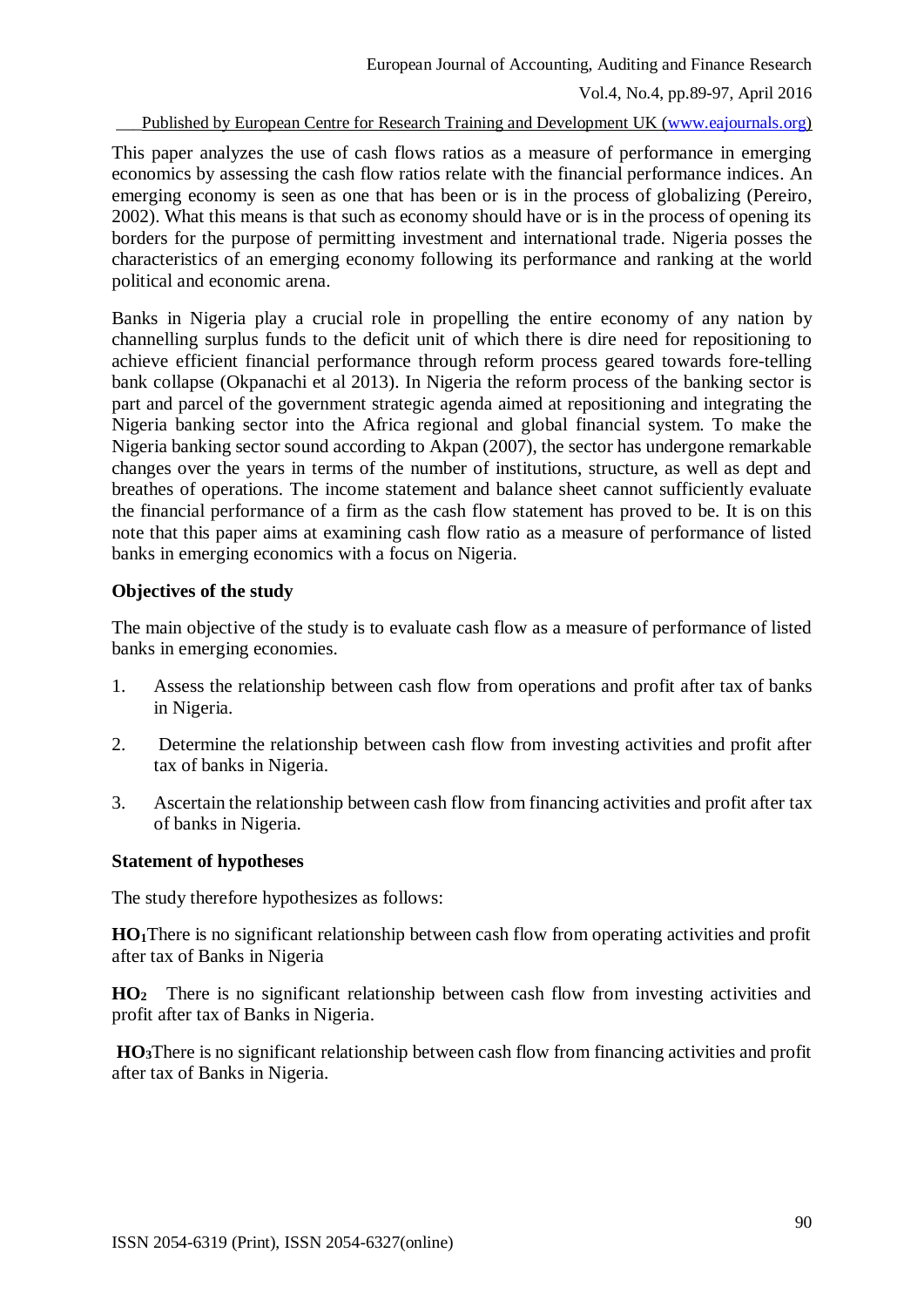## **LITERATURE REVIEW**

## **Conceptual Framework**

**Cash flow** – it is the net amount of cash and cash- equivalents moving into and out of a business. Positive cash flow from operations indicates that a company's liquid assets are increasing enabling it to be settle debt, relevant in its business, return money to shareholders, pay expenses and provide a buffer against future financial challenges. Negative cash flow indicates that a company's liquid assets are decreasing.

## **Types of cash flow**

- 1) Cash flow from Operations: These are generated from the organization's normal activities. This cash flow is generally routine and recurring. They are particularly important because most organizations must be capable of generating positive cash flow from operation over a long run to remain viable.
- 2) Cash flow related to investing: This reflect how an organization's cash is used to provide securities. Example include making capital expenditures, acquire property and equipment and to expand.
- 3) Cash flow related to financing: This are amount received by borrowing or from issuing stock as well as payment made to retire debt, repurchase stock and provide dividends to owners, example increasing its financing through debt and equity.

**Cash**- is defined as cash on hand and demand deport cash equivalents are short term highly liquid investments that are readily convertible to known amount of cash (1 AS 7 per 6).

**Bank:** These are financial institutions that creates credit by lending money to a borrower, thereby creating a corresponding deport into banks balance sheet.

**Emerging Economy:** According to Pereiro (2002) it is an Economy in the purpose of opening its borders for purpose of permitting investment and international trade.

**Performance:** – Schwarz (1999) defined performance as a manner or success in work execution. Performance is associated with above average performance is those who performed will often gain power. The measure of a firms performance is usually ratio fashioned from financial statement.

**Cash Flow Ratio:** This ratio measures the company's ability to generate resources to meet its current liabilities.

## **THEORETICAL FRAME WORK**

This study is anchored on the frame work that cash flows that are used as a measure of performance, depends in the financing policy, investment policy and accounting policy adopted by a firm. The theory that present a clear direction and firm behaviour about cash flow in the Agency theory.

According to the agency theory, agency conflicts arise from the possible divergence of interest between shareholders (principles) and managers (agent) of firms. The primary duty of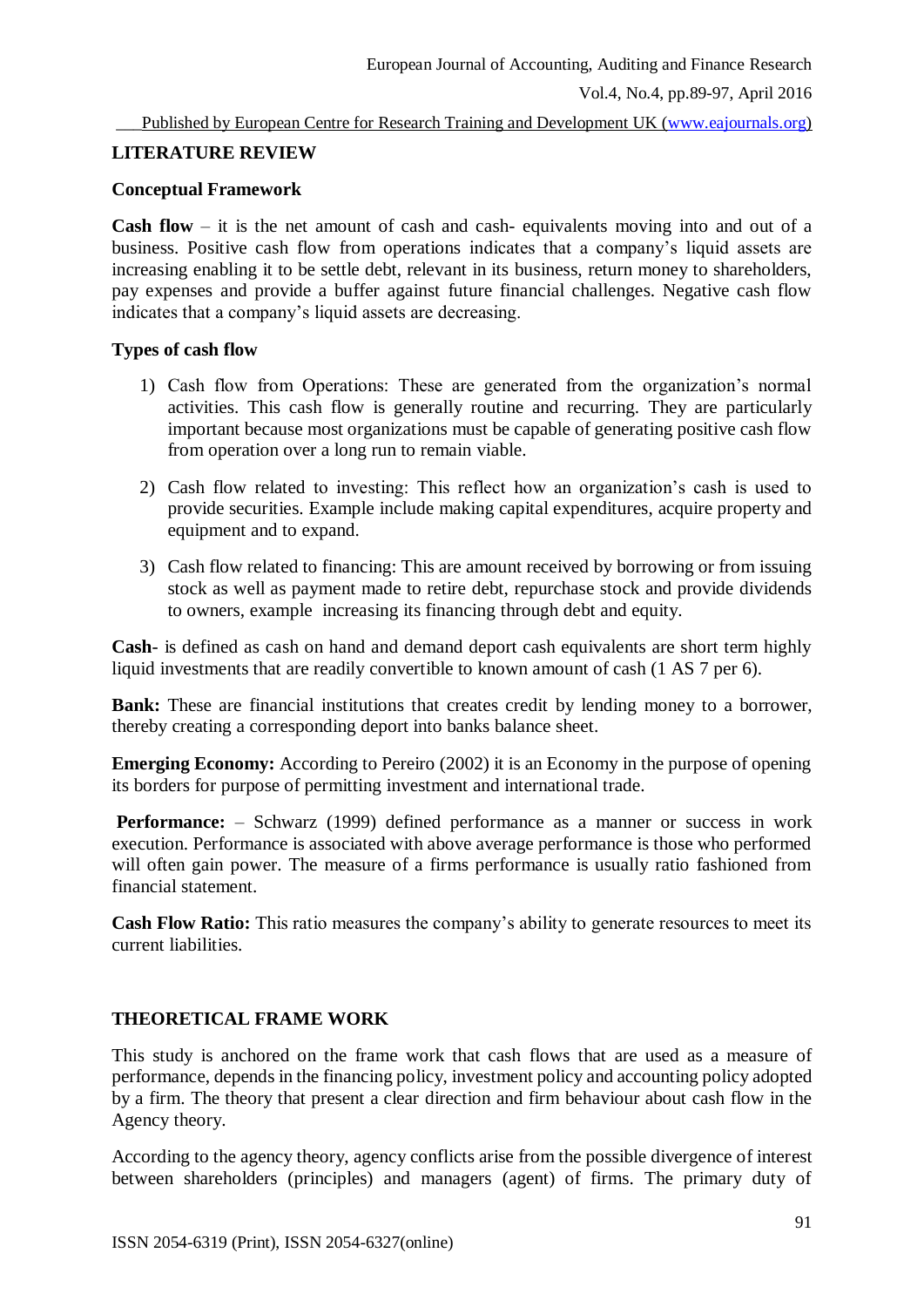Published by European Centre for Research Training and Development UK [\(www.eajournals.org\)](http://www.eajournals.org/)

managers is to manage the firm in such a way that it generates returns to shareholders, thereby increasing the profit figures and cash flow (Elliot and Eliot 2002). According to Boodhoo (2009) the contribution of agency cost theory is that leverage is expected to lower agency costs, reduce inefficiency and thereby lead to improvement in performance, (Akintoye 2008).

From the foregoing, this study considers the agency theory as the cornerstone of utilizing the resource related to the relationship between cash flow and performance of Banks in Nigeria.

## **REVIEW OF EMPIRICAL STUDIES**

A study by Armen Staphanyan (2013) assessed major US Airlines via cash flow Ratio. The result of this analysis shows that airlines companies have liquidity problems. The U.S Airlines have difficulties in generating cash to fully degree of relationship between liquidity management and profitability.

Prowal and Tainis (2013) provided empirical evidence on "*Cash flow ratios in predicting investments soundness*". They believed that for successful operation of a company, the company should generate enough cash to meet daily operation pay taxes and dividend. The study test significance of cash flow ratios in evaluating performance of a company and uses them to differentiate a sound from risky firms for investment.

Nyabwarga, Ogera, and Nyakurdi (2013) carried out Empirical Analysis of the liquidity, solvency and financial Health of Small and Medium sized Enterprises in Kisii Municipality, Kenya. The purpose of this study was to carry out a financial diagnosis of small and medium enterprises (SMES) financial performance by focusing in their liquidity, solvency and profitability positions using ratio analysis. The findings of the study showed that liquidity position of SMES, their solvency and financial health were low. Also the result of the study shows that there is a significant impact of current ratio, quick ratio and debt to total assets on return on assets (ROA). The study recommended that liquidity, solvency and financial health of SMEs should be an integral part of their policy frame work.

Sulayman (2014) did a work on liquidity analysis using cash flow ratio as compared to Traditional Ratio in the pharmaceutical sector in Jordan, the study shows that a number of companies that had good traditional ratios while their cash flow ratios were weak but the cash flow ratios showed a better liquidity position. The study conclude that cash flow ratio provide more information than traditional ratios in increasing liquidity position of the company.

Nwanyanwu (2015) Evaluated cash flow and organizational performance in Nigeria and hospitality and print media industries: Using a pilot study, 45 SMEs in those sectors were sampled. It was found that with advances in technology and quality of services delivery which create competitions, hospitality and print media organizations should develop strategies to enhance their cash inflow.

Kajananthan and Velnampy (2014) carried out a study on liquidity, solvency and profitability analysis using cash flow ratios and Traditional Ratio. Using communication sector in Siri Lanka, the study provided evidence of the importance of using the cash flow ratios as a means of testing the validity of the conclusions made from analysis of traditional liquidity ratios alone. The study shows that some Tele comm. Companies are good traditionally yet the cash flow ratios projected a different perspective. They conclude that cash flow ratio is a more holistic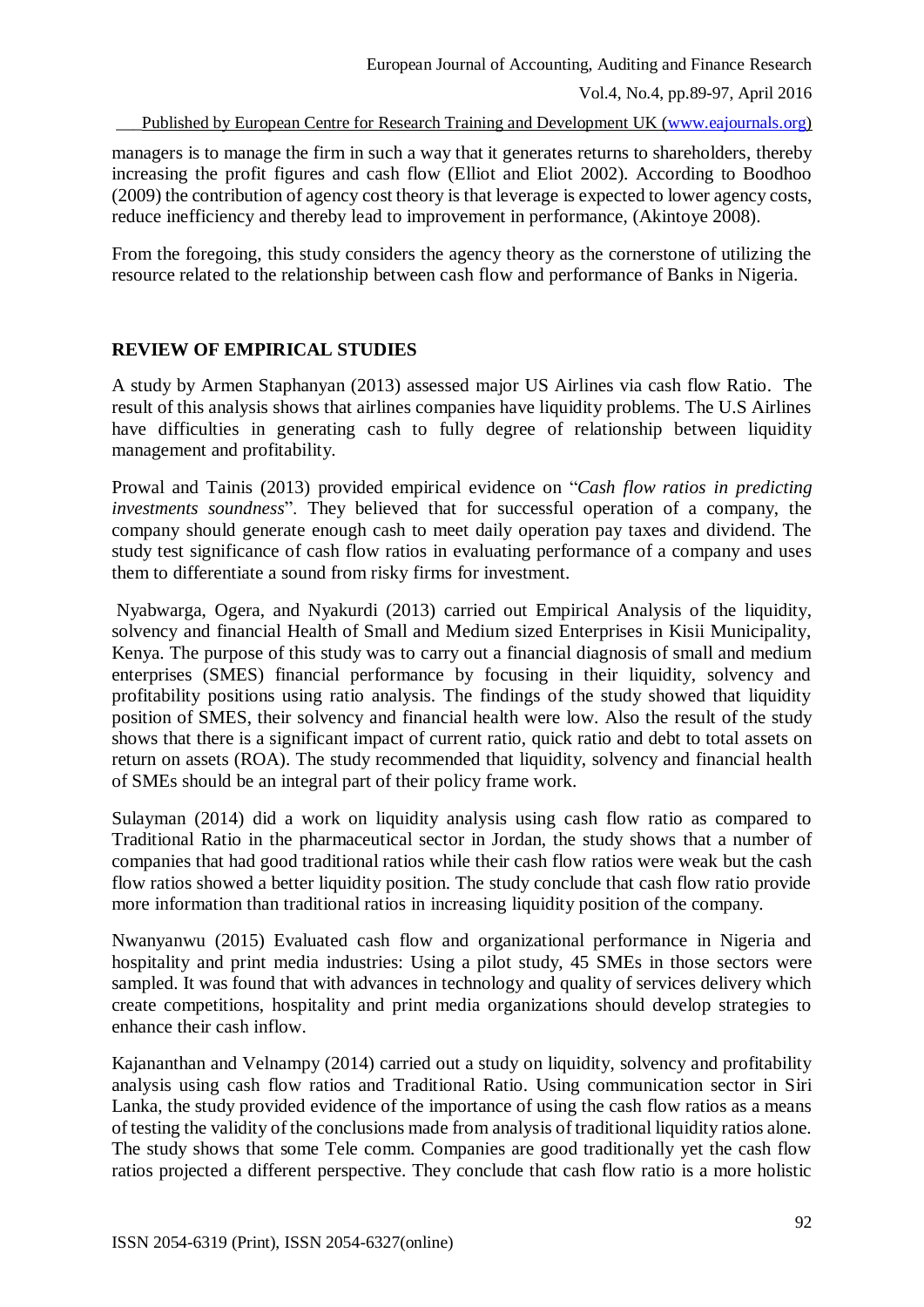European Journal of Accounting, Auditing and Finance Research

Vol.4, No.4, pp.89-97, April 2016

Published by European Centre for Research Training and Development UK [\(www.eajournals.org\)](http://www.eajournals.org/)

approach to the analysis of the liquidity position of companies and in during so becomes a means for making better decisions.

Maxwell Samuel Amuzu (2010) did a work on Cash flow as measure of performance of listed companies in emerging Economies the Ghana Example and finds out that Cash Flow analysis is a better measure of performance and competitiveness for firms that are competing in emerging markets.

Alictal (2013), studies the association between various earnings and cash flow measures of firm performance and stock return in Iran. They used the simple and multiple regressions to analyze the data for a period of time consecutive years from 2003 to 2011. The study revealed that company's performance and cash flow have a significant negative relationship; the study also indicates that cash flow has negative relationship.

Zhou et al (2012) examined the relationship between free cash flow and financial performance evidence from the listed Real estate's companies in China. They used principal component analysis and regression analysis on the data from 2006-2011 of all listed Real estate companies in China. The study revealed that the free cash flow of a company is negatively linear – correlated to its financial performance too much fee flow will lead the financial performance to decline. Chikashi (2013) carried out an investigation of comprehensive income and firm performance. The case of the electric appliance industry, of the Tokyo stock exchange. The resources use the data for the fiscal year 2009 to 2011 and employ the pooled regressions (Panel Data regression analysis). The study revealed that cash flow and firm performance have a significant negative relationship. In addition, comprehensive incomes published by the firms were superior to other carryings or cash flow variables used in predicting their future stock returns.

Adelegan (2003) carried out an empirical analysis of the relationship between cash flow and dividend changes in Nigeria. The research used the ordinary least square (OLS) method to analyze the data on a sample of 63 quoted firms in Nigeria over an under testing period time 1984-1997 the result reveal that the relationship between cash flow and firm performance is positively significant.

Brush et al (2000) examines the free cash flow hypothesis for sales growth and firm performance. They used the Durbin-Watzon tests on the data that covers the years 1988 to 1995. The result reveals that the firm performance and cash flow have a significant positive relationship. But different governance conditions affect sales growth and performance in different ways.

Khozhdel (2006) studied the relationship between free cash flow and operating earnings with stock return and growth of net market values of operating assets in Tehran stock exchange. The researcher tests the hypotheses via Pearson correlation and simple linear regression method. The study revealed that there is a positive meaningful relationship between operating earning with return on equity, return on assets and gearing of net market values in operating assets.

Watson (2005) examined the associated of various earning and cash flow measures of firm performance and stock returns. The researcher used simple multiple regressions to analyze the data. The study revealed that cash flow and firm performance have a significant relationship. Thus a company whose performance is acceptable according to management and shareholders opinion may not be acceptable in social aspect.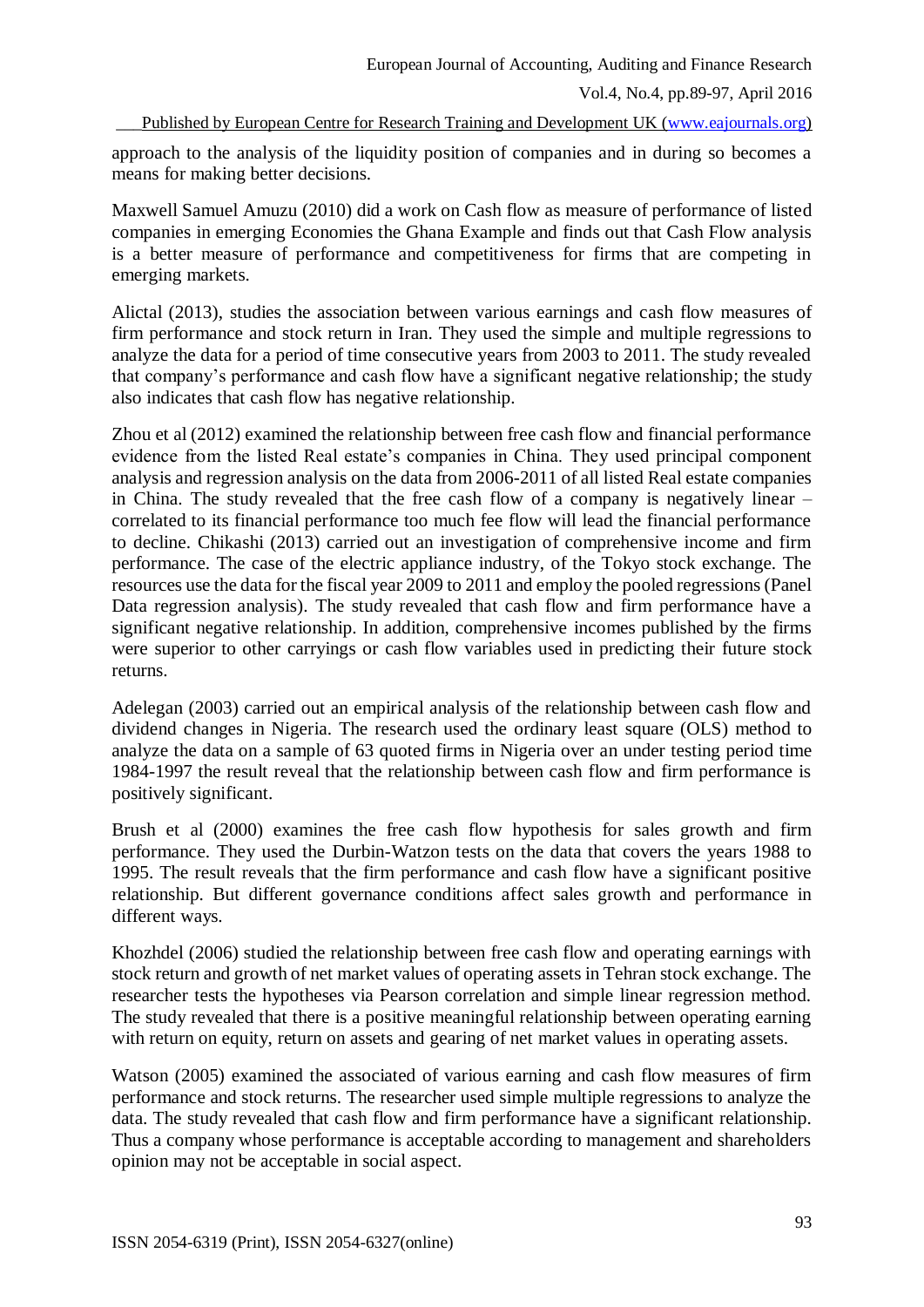Vol.4, No.4, pp.89-97, April 2016

\_\_\_Published by European Centre for Research Training and Development UK [\(www.eajournals.org\)](http://www.eajournals.org/)

Bingilar et al (2014) did a study on cash flow and corporate performance. A study of selected food; and beverages companies in Nigeria, the data for the study involved 6 food and beverage companies. The data were subjected to multiple regression technique. The result of the study revealed that operating and financing cash flow here significant positive relationship with corporate performance in the food and beverage sector of Nigeria.

#### **Gap in Literature**

Considering the empirical reviews, it can be seen that no works have been done on the relationship of cash flow ratios and financial performance of banks in Nigeria. This is the gap that this work comes to fill.

### **METHODOLOGY**

The study adopted the ex post facto research design because it made use of existing secondary data. The data were collected from Nigeria stock exchange for the period 2005 to 2013 and from the Annual report and Accounts of banks studied. Four listed banks in Nigeria were selected based on availability of data from the annual report and accounts and/or from the Nigeria Stock exchange. The banks are Zenith Bank Plc, Diamond Bank Plc, UBA Bank Plc and FCM Bank Plc

Research Variables of the study:

Performance is the explained variable.

It is measured by Profit after tax, three independent variables in the study

- 1) Operating cash flow: OPCF- This measures net cash flow from operation.
- 2) Investing cash flow: INCF- This is net cash flow from investing activities.
- 3) Financing cash flow: FCF- This measures the net cash flow from financing activity

The model specifications

PAT= f (OPCF, INVCF, FINCF)

 $PAT = \beta_0 + \beta_1 + \text{OPCF} + \beta_2 \text{INVCF} + \text{FINCF} + e$  (1)

Where

β- Estimated parameter PAT- Profit after tax, index for performance OPCF-Operating cash flow INVCF-Investing cash flow FINCF- Financing cash flow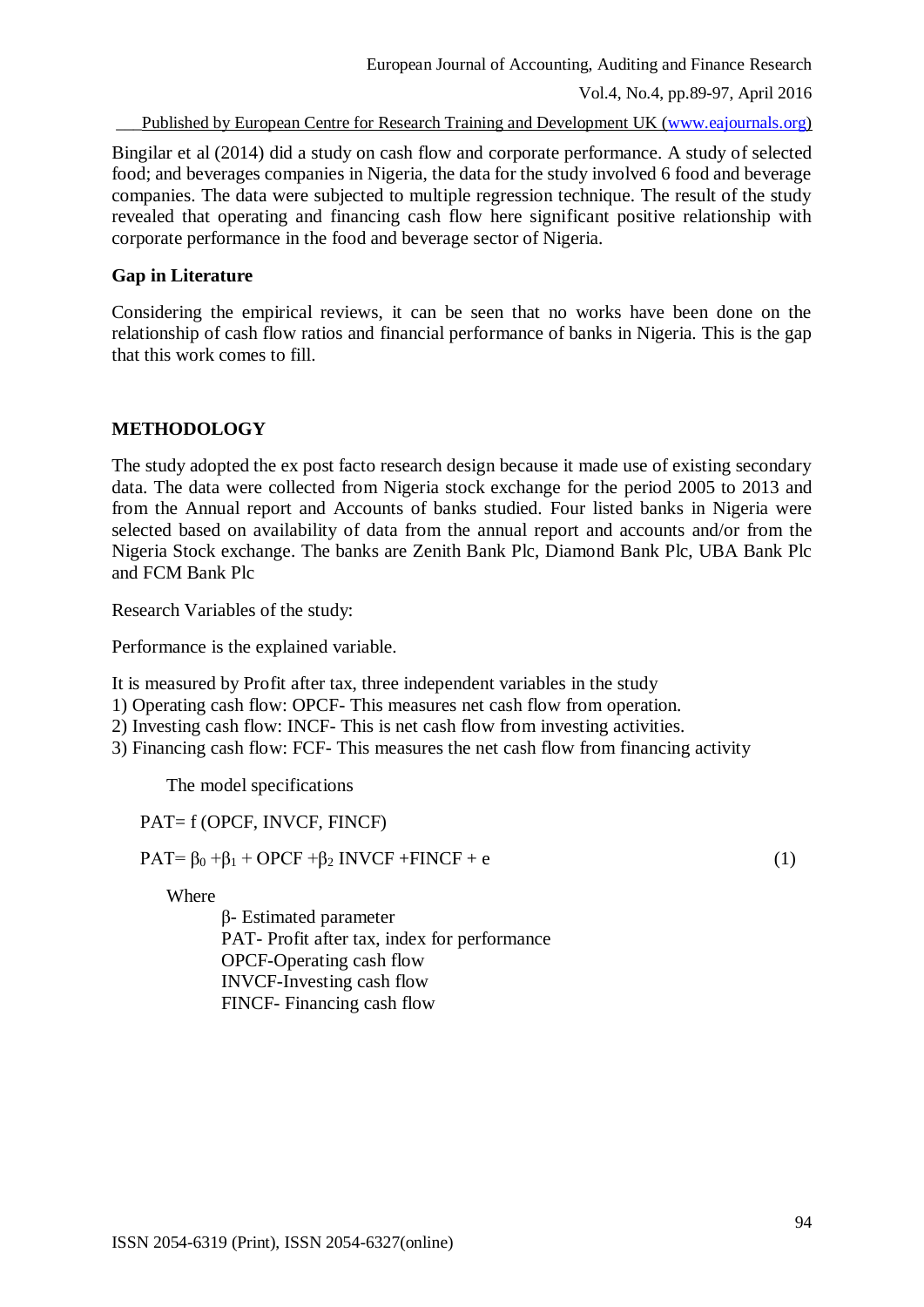Vol.4, No.4, pp.89-97, April 2016

Published by European Centre for Research Training and Development UK [\(www.eajournals.org\)](http://www.eajournals.org/)

# **RESUILTS AND DISCUSSION**

|             |                            | opcf    | incf             | <i>ficf</i>      | pat              |
|-------------|----------------------------|---------|------------------|------------------|------------------|
| opcf        | <b>Pearson Correlation</b> |         | $-.531$          | .297             | $.733*$          |
|             | $Sig. (2-tailed)$          |         | .141             | .437             | .025             |
|             | $\boldsymbol{N}$           | Q       | 9                | 9                | 9                |
| incf        | <b>Pearson Correlation</b> | $-.531$ |                  | .104             | $-.380$          |
|             | $Sig. (2-tailed)$          | .141    |                  | .791             | .313             |
|             | $\boldsymbol{N}$           | 9       | $\boldsymbol{q}$ | 9                | 9                |
| <i>ficf</i> | <b>Pearson Correlation</b> | .297    | .104             | $\boldsymbol{l}$ | $-0.066$         |
|             | $Sig. (2-tailed)$          | .437    | .791             |                  | .866             |
|             | $\boldsymbol{N}$           |         | Q                | Q                | 9                |
| pat         | <b>Pearson Correlation</b> | $.733*$ | $-.380$          | $-0.066$         | $\boldsymbol{l}$ |
|             | $Sig. (2-tailed)$          | .025    | .313             | .866             |                  |
|             | $\bm{N}$                   | 9       | 9                | 9                | 9                |

*\*. Correlation at the 0.05 level (2-tailed).*

**H0<sup>1</sup>** There is no significant relationship between operating cash flow and profit after tax in the Nigeria Banking sector.

From the result obtained in table 1 above operating cash flow is shown to has a significant correlation of 73% approximately at 5% level of significant. This portrays a strong connection and implies that the operating cash flow activity has a strong and positive association with profit after tax. The result also suggest that profit after tax increases with increasing level of operating activities as reviewed by operating activities cash flow. Hence we reject the null hypothesis which says that operating cash flow has no significant relationship with profit after tax.

**HO2** There is no significant relationship between investing cash flow and profit after tax in the Nigeria Banking sector.

Also in table 1 above the correlation result of investing cash flow and profit after tax shows a negative association of 38%, the result indicates a weak and negative association between the two variables. This position is not in agreement with initially conception and so may implies that the selected banks are yet to receive result from their investing activities. It may be that the investing activities are in long term activities that may be the reason we have negative association.

We therefore accept the null hypothesis we state that investing cash flow activities has no significant connection with profit after tax and therefore reject the alternative which says that investing cash flow has a correction with profit after tax.

**HO<sup>3</sup>** There is no significant relationship between financing cash flow and profit after tax in the Nigeria Banking sector.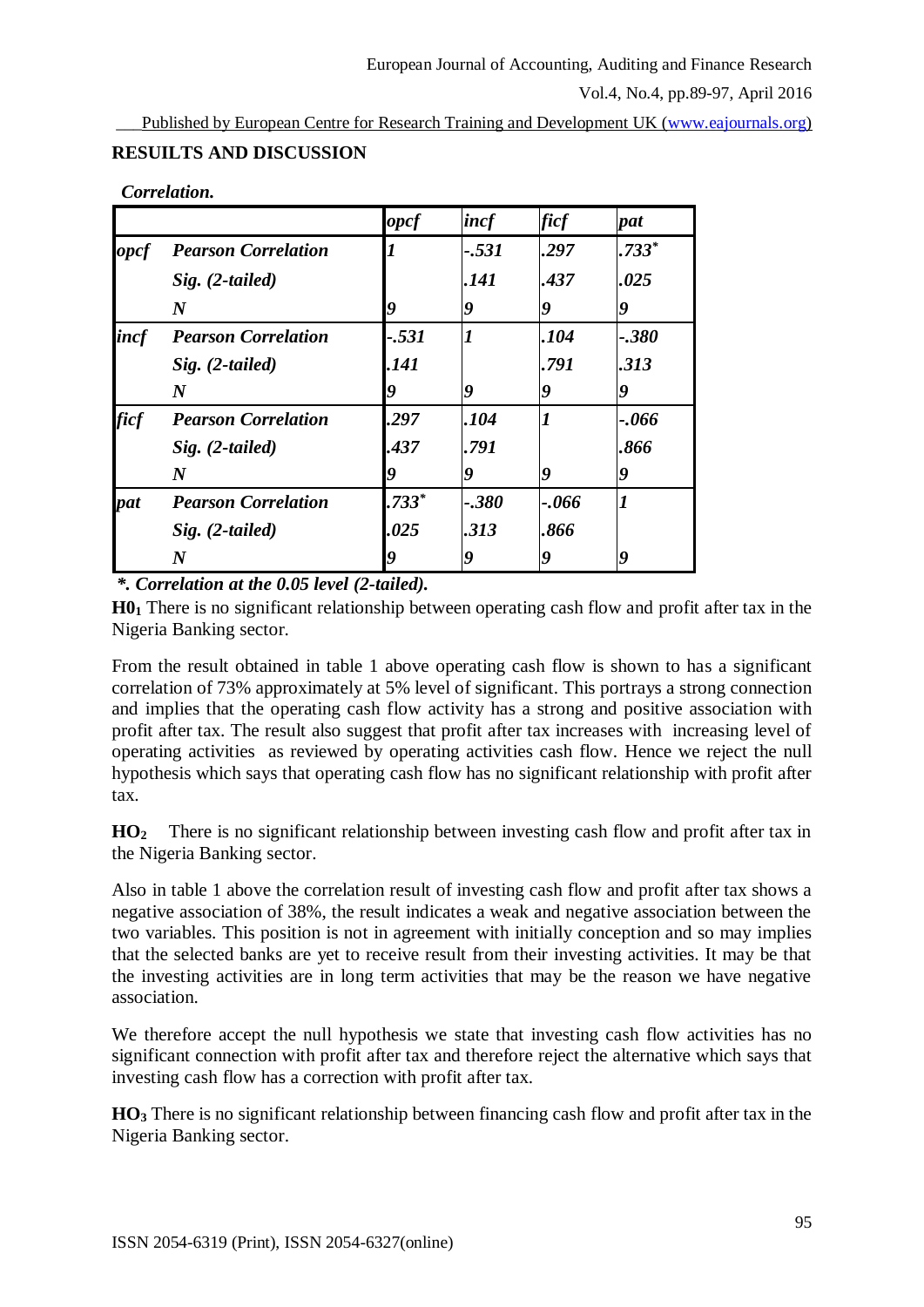Published by European Centre for Research Training and Development UK [\(www.eajournals.org\)](http://www.eajournals.org/)

There result suggests that the Bank financing activities shows a negative association of -68% with profit after tax. Between the result shows that financing cash flows have a weak relationship with profit after tax, which implies that the financing arrangements of the selected banks connect negatively with their profit after tax which means that this banks involves much in their financing activities. we there for accept the null hypothesis that financing cash flow has no significant in the banking sector and reject the alternative which say that financing cash flow has a significant in performance in banking sector.

#### **CONCLUSION AND RECOMMENDATIONS**

The study established that significant and positive relationship exit between operating cash flow and performance of Banks in Nigeria. The result of the study supports the study done by Frank et al (2014). Also the research conclude that negative cash flow generated from investment activities and financing actives associated weak corporate governance are capable of decreasing the Banking sector performance. These findings agree with prior studies of Ali, et al (2013) and zhou et al (2012.

From the findings of the research the following recommendation were made. Banks should be encourage to set up a good cash flow system that will encourage investing public, it also suggest that regulatory authorities such as Central Bank of Nigeria, Corporate Affairs Commission, Securities and Exchange Commission, Nigeria Deposit Insurance Corporation to properly scrutinize the financial statement of the Banks to ensure that only cash backed profits are reported in order not to deceive investors and analysts. Investors and analysts should be encouraged to use cash flow ratios in evaluating the performance of Banks before forming opinion on the firm. This will help them make good decisions with respect to their investments. The study also suggests that they should be cash flow policy in Nigeria

#### **REFERENCES**

- Adelegan (2003) An Empirical Analysis of the relationship between cash flow and divided charges in Nigeria. Journal of Research in Development and management Vol 15 pp 35- 49.
- Akinloye, I. R (2008). Effect of Capital Structure on firm's performance. The Nigeria Experience European Journal of economics, Finance and administrative sciences Vol 10 pp 233-243.
- Akpan A. B. (2007) Effectives of Banks Capitalization and consolidation in building market confidence An Assessment of customer's perception in Nigeria. Abuja Journal of Business Admin Ohatu 1 (2) December.
- Ali M, Alireze A and Jalal, A (2013). The association between various earnings and cash flow measures of firm performance and stock returns: some Iranian Evidence. International Journal of according and financial reporting. Vol. 3 No 1 pp 24-39.
- Amuzu M. S (2010) Cash flow Ratio as a measure of performance of listed companies in emerging economics. The Ghana Example PhD thesis.
- Bingilar P.F and Oyadongham K.J (2014): Cash flow and corporate performance. A study of selected food and beverages companies in Nigeria. European Journal of Accounting Audity and finance Research Vol 2No7 pp 77-87
- Bodic Z A, Kane and J. Marcus, 2004, Essential of investments 5<sup>th</sup> Edition New York, Irun.